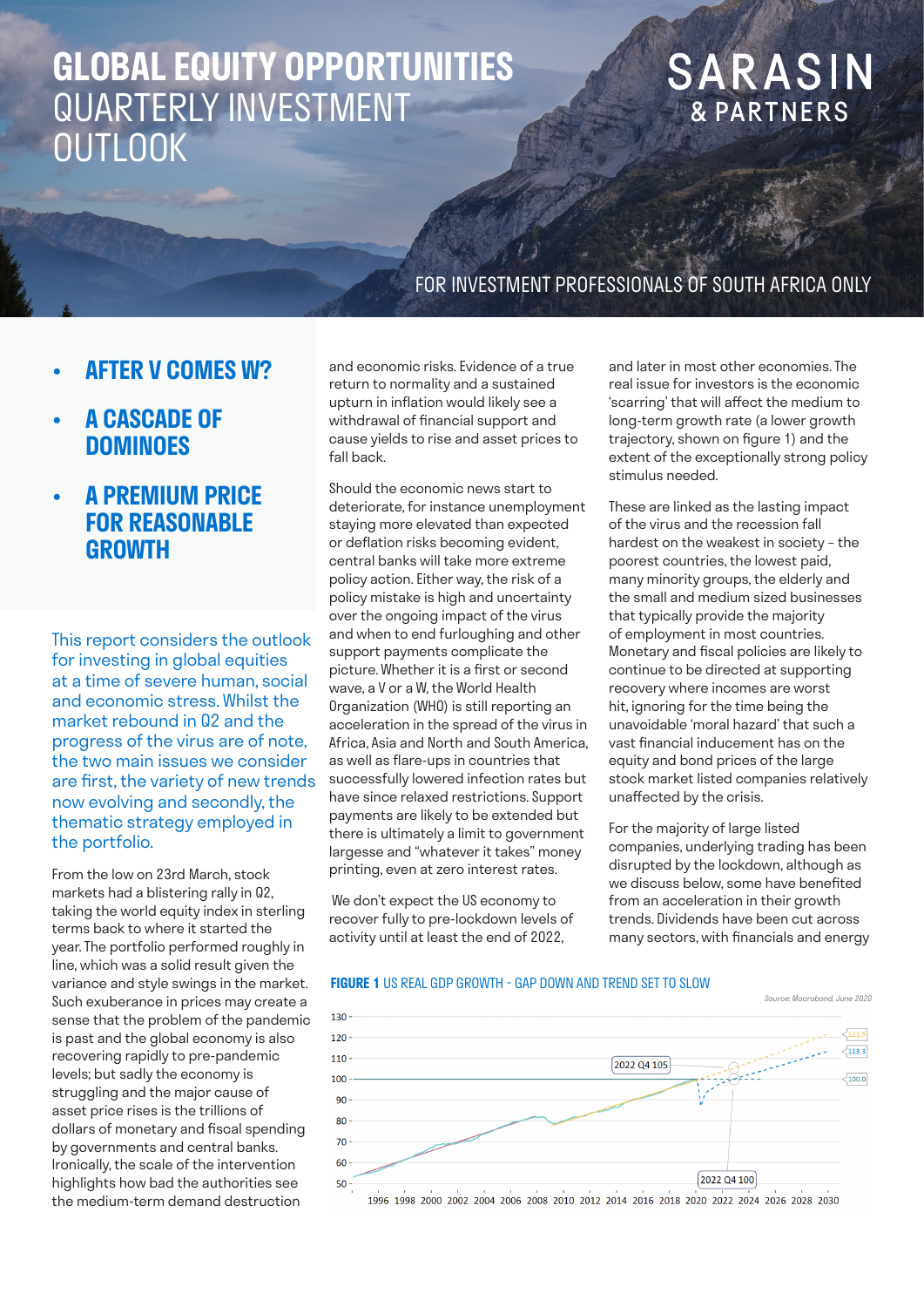worst hit, and the market expects many not to recover, as figure 2 shows.

The sector mix in each index has made a significant difference: prior to the crisis half the UK FTSE 100 index weight comprised financials and resources, resulting in the worst dividend cut of the three indices shown.

So while parts of the stock market have executed a V, the virus is following a W and the economy and corporate profits more of a half-hearted 'tick'. This suggests continued strong policy action, supporting asset prices, albeit with a risk if virus and economic news flow are surprisingly better or much worse.

We're all Zoomers now… but rapid implementation of new technology during the lockdown has not just been a consumer trend: businesses are developing entirely new IT plans and are accelerating spend on multiple aspects of their digital infrastructure. Previous caution about cloud, AI and data security has been cast aside and capex is shifting even faster from physical real estate to digital.

### **TIPPING POINTS**

The inevitable focus of attention on the pandemic and the recovery distract from the wider thematic picture: the second quarter of 2020 may also be remembered for a cascade of dominoes as multiple long-standing precedents passed a tipping point – technological, behavioural, climate change, environmental, demographic, economic, political, fiscal policy and competition norms and assumptions have been disrupted, triggering or accelerating long-term change.

For some industries the implications are profound – for example, as consumers opt for home delivery of groceries, UK supermarkets have seen the digital channel jump from a market share of 7% to 13% in three months, limited only by hitting maximum capacity on delivery slots. Similar patterns are reported around the world. As delivery capacity and the digital market share expands, the writing is on the wall for capital

a higher share of the tax burden and again, this does not yet appear to be fully priced-in.

If there was ever any confusion about priorities before the pandemic, it is now very clear that we rely on social bonds more than anything else – our families, friends and health are what matter. This realisation is helping reset moral compasses and the outpouring of sympathy for the Black Lives Matter movement has rightly forced fundamental action against discrimination and sharpens political focus on addressing underregulated 'harms'. Our detailed ESG analysis highlights too many ways in which companies cause social or environmental harm in the generation of their profits. Toleration of exploitation in any form is passing a tipping point.

Space limits discussion of dozens more tipping points but the bottom line is that the level of disruption to many historic business models and profit streams is accelerating.

### **PORTFOLIO STRATEGY FOR H2 2020**

We expect more large short-term fluctuations in sector performances in the second half of 2020 as investors try to seek out value among recovering companies. Talk of a successful vaccine or a V-shaped recovery will trigger a pivot into cyclical stocks such as financials, autos, energy and basic materials. The experience when China saw Covid cases all but disappear was a sharp rally in banks, outperforming technology by as much as 35% in four weeks, but the rotation subsequently faded and completely unwound. There may well be valuation anomalies to pick up but the 'new normal' slower trend

economic growth and heightened disruption outlined above will leave the medium to long-term potential in many of these stocks constrained at best. Our focus is not on short-term 'bottom-fishing' but on finding positive, long-term, compounding returns.

Digitalisation, which is one of our five core themes, has likely accelerated significantly as a result of Covid-19. Increased processing power, software design and the advent of 'Cloud' systems in recent years allow companies to 'dematerialise', massively expanding potential capabilities while often reducing costs.

An evolving component of digitalisation is artificial intelligence (AI) that allows machines to sense, comprehend, act and learn. The way work is done will change as human intelligence and machine intelligence are better integrated, reinforcing and enhancing the role of people in driving business growth. Analytics Insight reports that the AI Market world-wide will grow from \$43 billion in 2019 to \$153 billion in 2023. One of the ways that the fund invests in AI is through its holding in Accenture, a global leader in providing strategy and consulting advice to companies on how to deploy AI. After outperformance, we realised some of the profit on Accenture during the quarter.

As almost every organisation becomes increasingly digitalised, their IT teams have to manage huge amounts of data, devices and complexity. There is a need to maintain security, solve problems and spot opportunities by using the data effectively, and increasingly this needs specialist help. Step forward Splunk, a specialist software company that supports companies in searching, monitoring, and analysing machine-generated big data to





#### **FIGURE 2** DIVIDENDS FUTURE MARKETS

intensive, operationally geared, low margin physical supermarket stores. And the balance of power will shift rapidly for suppliers as well: for the food retailers the software on their app or platform grants them greater power to control the customer experience and the large branded food producers will find they have to pay more to the retailers to retain sales.

For consumers the behavioural shifts extend beyond shopping and working from home (35% of the US workforce is working from home compared with 8.2% pre-crisis according to the Dallas Fed). Less public transport and more bicycle journeys are likely a permanent shift (the portfolio holds shares in Shimano). Significant tracts of real estate will need to be completely re-engineered, not just in retail but in offices. The loss of rents and drop in property values is beginning to ricochet into banking systems, albeit softened for the time being by government support packages and central bank intervention in credit markets.

Slower moving, but a much larger crisis requiring even greater individual and government action, climate change is forcing its way back to the top of the headlines: globally, so far 2020 is again the hottest year on record and Siberia has seen average temperatures 10oC above normal and three million acres of forest fires are now out of control. Most alarming is the melting of permafrost over swamps, releasing trapped CO2

and methane from below the ice into the atmosphere and creating a climate change feedback loop that scientists have long feared. The next intergovernmental COP meeting on Climate Change has been postponed until November 2021, but much more significant action on decarbonisation will have to be agreed, including carbon taxes and accelerated shifts to renewable energy and energy efficiency.

In the past, stock markets have been rightly sceptical on meaningful government policy action on climate and the environment. But public support for action continues to grow: in a global survey in April, Ipsos MORI found that 70% of the public feel that climate change is as serious as Covid 19 and that their government will be failing them if it doesn't act on climate change now. With a desperate need to bolster government finances, 'Green New Deals' seem like one of the least unpopular ways of raising taxes. Through the lens of our Climate Change theme and work on 'Extended Producer Responsibility', we continue to see opportunities (and threats) as the pace of energy transition and the repricing of other uncosted negative environmental externalities remain underestimated in financial markets.

Looking more specifically at US fiscal policy, a risk to aspects of the recent equity rally might well be fuelled by rising fears of at least a partial reversal of the 2017 Trump tax cuts: corporations and richer individuals will have to carry

provide intelligence for their business operations. The portfolio also holds shares in Mastercard for the inexorable growth in internet payments - and those transactions are handled in data centres operated by Equinix. Of course, in every electronic device are processors and memory chips, many manufactured by TSMC using advanced lithography machines made by ASML.

Life for the largest US 'ultra-cap' technology firms like Apple, Alphabet, Amazon, Facebook and Microsoft may become more challenging in the coming months with the advent of new regulation and taxation systems. This

### We are all 'Zoomers' now… but rapid implementation of new technology during the lockdown has not just been a consumer trend.